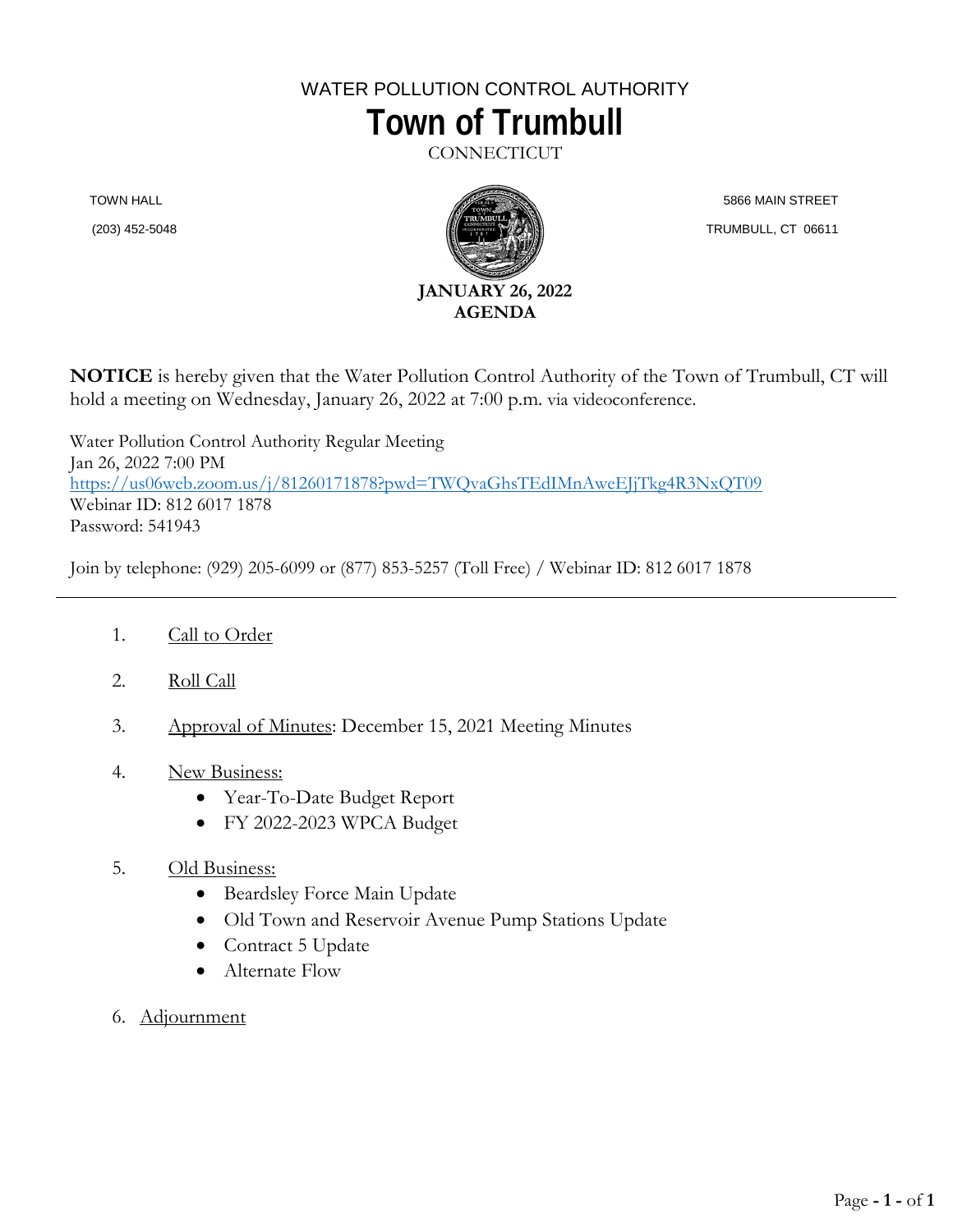## WATER POLLUTION CONTROL AUTHORITY **Town of Trumbull**

**CONNECTICUT** 

TOWN HALL

(203) 452-5048



 5866 MAIN STREET TRUMBULL, CT 06611

| Call to Order:          | The Chair called the meeting to order at 7:07 p.m.                                                                      |
|-------------------------|-------------------------------------------------------------------------------------------------------------------------|
| Roll Call:              | The clerk called the roll and recorded it as follows:                                                                   |
| Present:                | Chairman Richard Boggs, Vice-Chairman Jon Greene, Frank Regnery, Secretary, Andrew Palo,<br>Tom Kelly                   |
| <u>Also</u><br>Present: | William C. Maurer, Town Engineer/WPCA Administrator, Town Attorney James Nugent and<br>Christine Kurtz of Wright Pierce |

Approval of Minutes: Moved by Greene, seconded by Palo to approve the October 27, 2021 meeting minutes as submitted. VOTE: Motion CARRIED 4-0-1 (ABSTENTION: Kelly)

The Chair noted that he would no longer stay on the commission, but would stay until he is replaced, but not as chairman. Commissioner Greene thanked him for staying on and noted the administration was also thankful.

It was confirmed the sequence of the elections could be changed, but are required to have them done by January 2022, the clerk believed the deadline was January 31<sup>st</sup> but would have to double check.

#### Election of Officers:

Palo nominated Jon Greene as chairman, seconded by Regnery. It was confirmed Commissioner Greene accepted the nomination. VOTE: CARRIED by unanimous consent

Greene nominated Andrew Palo as vice-chairman, seconded by Regnery. It was confirmed Commissioner Palo accepted the nomination. VOTE: CARRIED by unanimous consent.

Kelly nominated Frank Regnery as secretary, seconded by Palo. VOTE: CARRIED by unanimous consent

2022 Meeting Calendar:

Moved by Greene, seconded by Regnery to approve the 2022 meeting calendar as submitted. The commission discussed adjusting the December 28, 2022 meeting date, but could be determined at a later date. VOTE: Motion CARRIED by unanimous consent.

#### New Business:

*5-Year Capital Plan*: Moved by Palo, seconded by Regnery to approve the 5-Year Plan as submitted.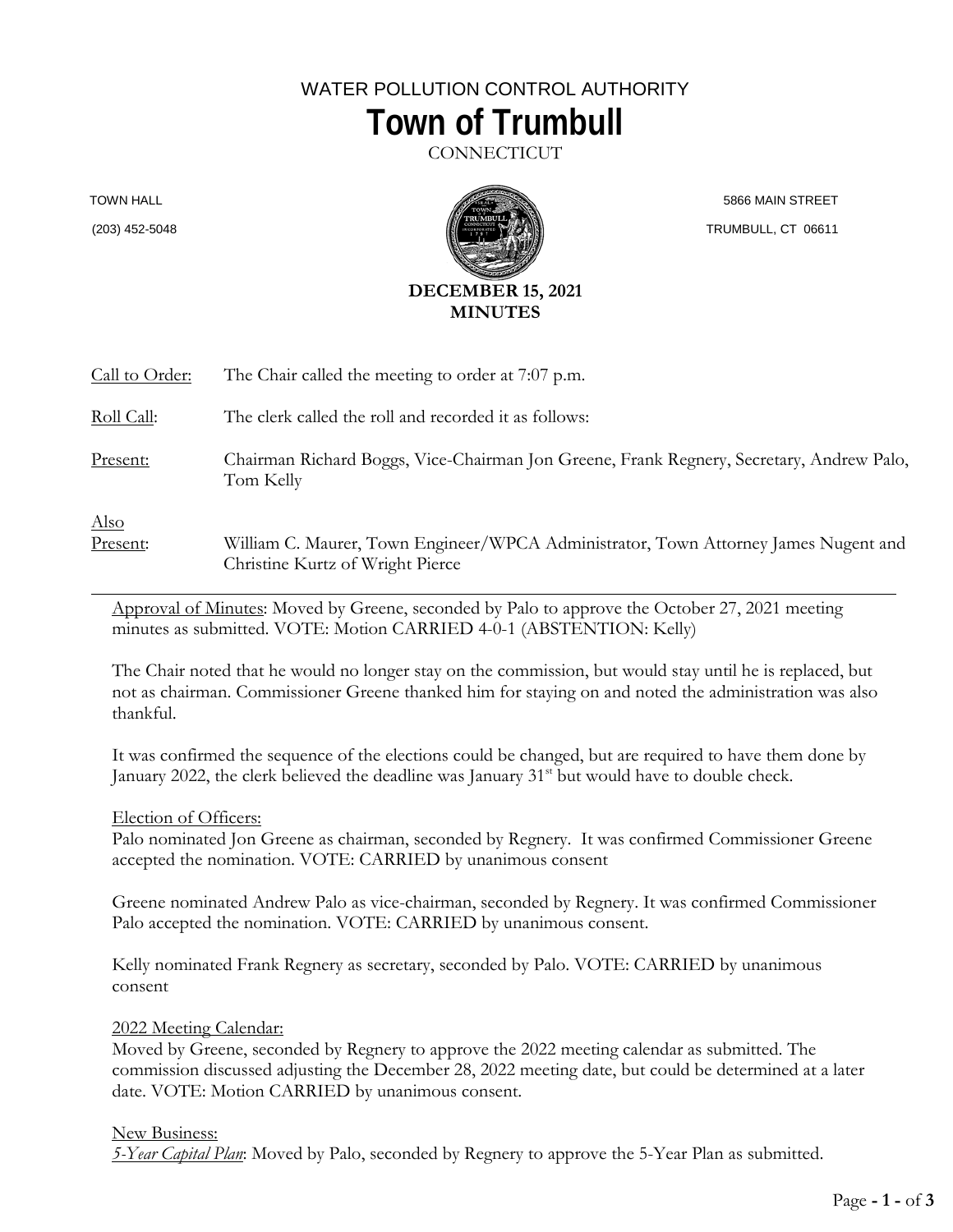Mr. Maurer explained only the Wildwood pump station design had been added to the plan. The I&I and force main evaluation for various pump stations was included in the 5-Year plan last year, (\$500,000). He suggested taking the \$200,000. (Wildwood Pump Station), from Retained Earnings as opposed to bonding the project. The project still needs to be identified in the 5-Year Plan.

The Wildwood Pump Station is 40 plus years old and definitely needs an upgrade. The force main evaluations are in the plan on alternating years because it takes time to go through them, it's a big task to do and is not a quick task. Alternating years don't burden the plan, activities can happen in the off years. The funds would be there and could be stretched out. Mr. Maurer suggested taking the funds from the Retained Earnings account, (funds retained from the maintenance fee paid to WPCA).

Retained Earnings is not the operating account or the capital account, it is a third account. The 59 accounts is for projects, (i.e. a new capital sanitary sewer project), and the operating account is known as the 20 account, which is funded by the maintenance fees. When there is a surplus of funds, at the end of the year they are transferred into the 83 account, (Retained Earnings). There is approximately \$373,000 in the Retained Earnings account. It was confirmed funds were taken out of the 83 account for the force main, the balance was higher.

Contract V is the Beardsley Parkway area project, it is being designed now. \$250,000 was set aside for that design. The project has not been approved to date, it would not be constructed immediately after the design work. The Capital Plan is based on calendar year not fiscal. The project would have to be approved first and then it is two-three month process to go out bid. The design should be ready in January 2022. It would not be put into a capital plan until it is known whether it is known the project would move forward, there is a statutory process to follow, which involves public hearings. A year is appropriate for the process and the uncertainty of the project makes it so that you would not put it in year 2022 of the 5-Year Plan.

Moved by Palo, seconded by Regnery to approve the 5-Year Plan as submitted. VOTE: Motion CARRIED by unanimous consent.

The Wildwood pump station is near Madison at the end of Canoe Brook from Park Lane to Lake. It was confirmed the plans for prioritizing the pump station rehabs does not have any impact on the decision on where to send our wastewater. More than likely, changing where the flow goes, additional pump stations would be needed.

### *Wildwood Pump Station Design*:

Wildwood pump station is a 40 plus year old pump station which runs from the end of Canoe Brook, Park Lane to Lake. It's a deep station, approximately 35' in the ground. There are issues that need to be addressed. It's an old design with the controls in with the pumps in a separate camber, controls and motors could go underwater if the pumps crack. The station is vulnerable. The size is good as is and doesn't expect it to be undersized. Mr. Maurer does not see any new development to go in the area. The equipment is outdated. The \$200,000 is a conservative estimate and expects the proposal to come in less. After a hard number is received there will be a vote by this commission on whether to fund the project from Retained Earnings.

#### Old Business:

#### *48 Monroe Turnpike Connection Fee (Continued from September 22, 2021):*

This is the building next to the trail. The applicant has not come back to date, Mr. Maurer suggested tabling this item. Moved by Regnery, seconded by Greene to TABLE. VOTE: Motion CARRIED by unanimous consent.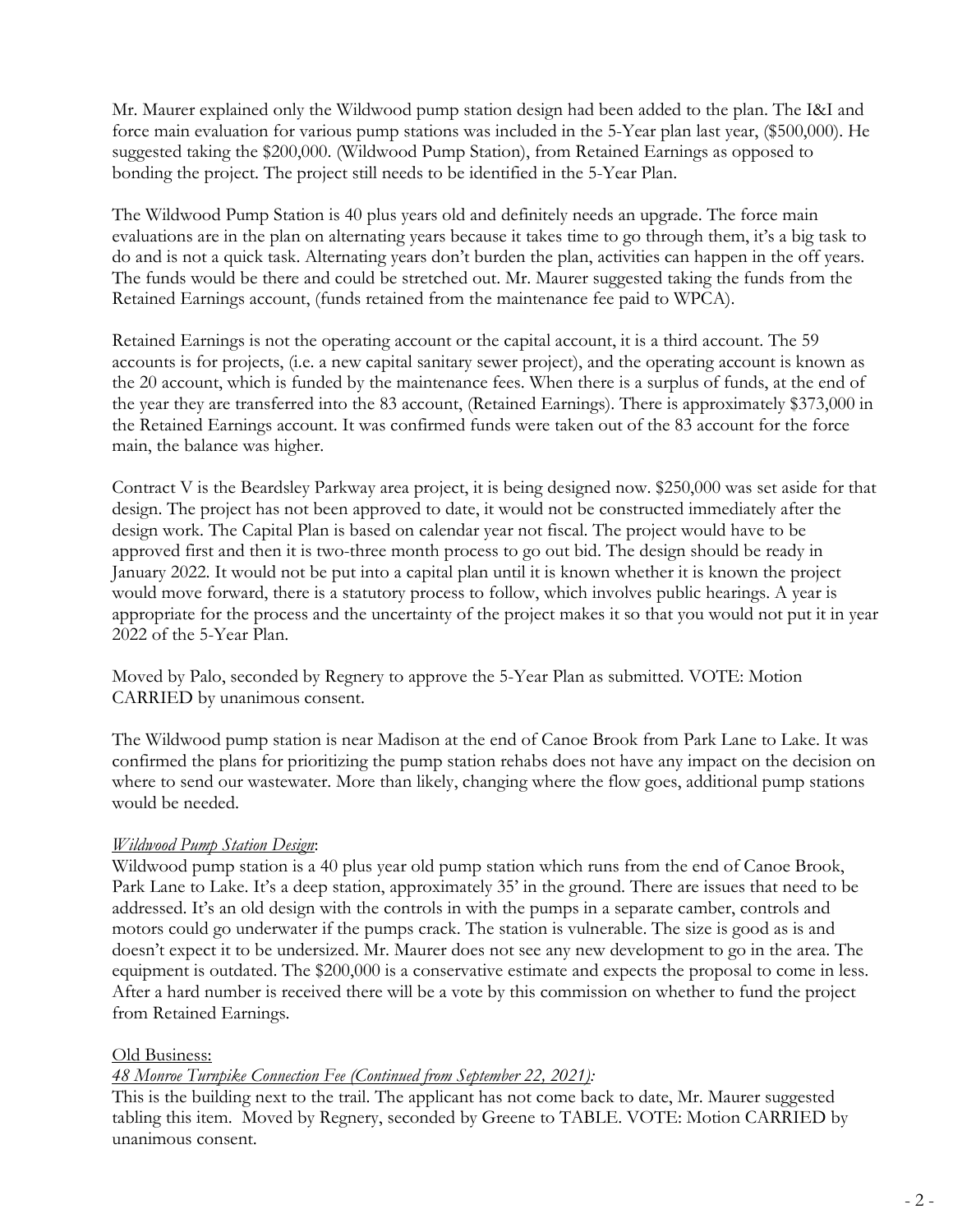## *Old Town and Reservoir Avenue Pump Stations Update*:

As of today, they have changed the main in Reservoir Avenue. It has been upgraded to the new size pipe that was specified. Still moving forward and waiting for parts. They need to make sure all of the pieces have been received before pulling apart the stations. Both pump station projects are moving forward. They are anticipating a delay due to the supply chain issues. Mr. Maurer has asked the contractors to document it so they can adjust the schedule as needed. It will be an extension of time. The completion date is March, and doesn't see that happening. It took them months to get 10" pvc pipe. They are stocking what they do have until all materials are received. They have to bypass the station, the bypass have to be rented and they are expensive.

### *Beardsley Force Main Update:*

A meeting with state reps is being scheduled to see if we can move forward the easement issue. The state is aware force main is in dire need of repair, which will possibly give counsel room to not being fined. Attorney Nugent was trying to arrange a meeting in January with the elected representatives to have them lobby the head of DEEP to try and get this put on the front burner and not the back burner. But it has been difficult to schedule the meeting and may have to do it more on an individual basis. It's going to take too long to try and get 10 people from all over the place, even on a zoom at one time.

There are different departments within DEEP. There is a person from the state that is working with Arcadis and have been in contact with DEEP. They want an easement for the pipe that is already there, that process will take six months to a year. There are parts of the pipe that will not be abandoned. A construction easement and a permanent easement is required.

The commission discussed the fact the pipe was already there when the state purchased it and how the paperwork is a burden, questioning whether or not they could get a court order to get an easement. A court order is not a fast process, asking for forgiveness would be faster. The pipe has a high likelihood it will fail, a judge could order them. Attorney Nugent cautioned there are risks if they were to move forward, a cease and desist from the state and fines. The commission is trying to do the right thing, but the state doesn't understand the gravity of the situation. This is why the meeting with the four (4) representatives and one (1) senator is needed. Attorney Nugent explained getting them all together will take too long and he will address it a different way.

Alternate Flow: Mr. Maurer stated there was nothing new to report. There was a meeting scheduled for mid-December, had to be changed to January. There should be an update at the next meeting.

The commission extended their gratitude for Commissioner Bogg's service as chairman. Commissioner Boggs confirmed he will stay on until a replacement is found for him.

Adjournment: There being no further business to discuss and upon motion made by Greene, seconded by Kelly the WPCA adjourned at 7:49 p.m. by unanimous consent.

Respectfully Submitted,

 $\overline{\phantom{a}}$  , where  $\overline{\phantom{a}}$  , where  $\overline{\phantom{a}}$  , where  $\overline{\phantom{a}}$  ,  $\overline{\phantom{a}}$  ,  $\overline{\phantom{a}}$  ,  $\overline{\phantom{a}}$  ,  $\overline{\phantom{a}}$  ,  $\overline{\phantom{a}}$  ,  $\overline{\phantom{a}}$  ,  $\overline{\phantom{a}}$  ,  $\overline{\phantom{a}}$  ,  $\overline{\phantom{a}}$  ,  $\overline{\phantom{a}}$  ,  $\overline{\phantom$ 

Margaret D. Mastroni WPCA Clerk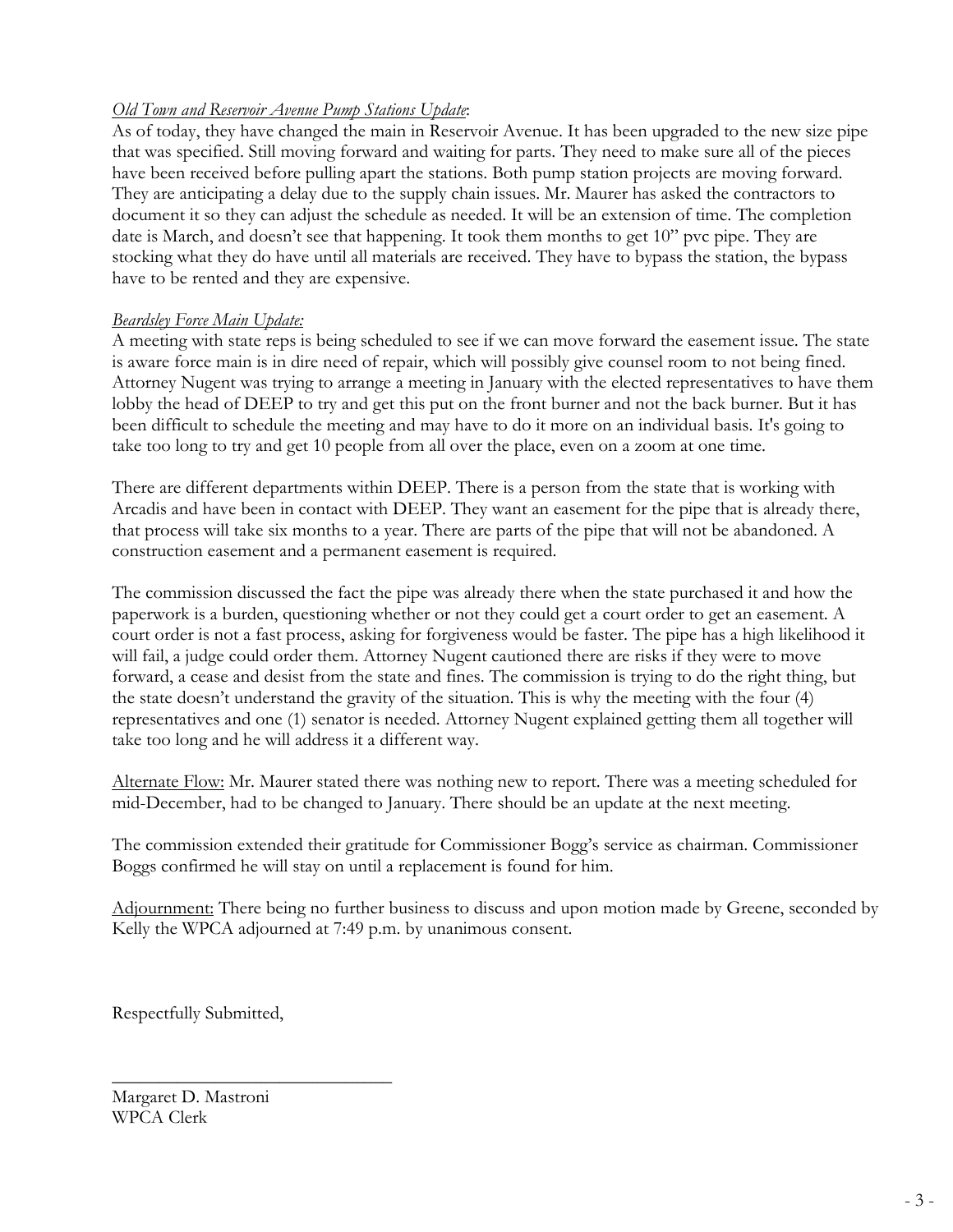

#### **01/24/2022 14:31 |TOWN OF TRUMBULL |P 1 1789mmastroni |YEAR-TO-DATE BUDGET REPORT |glytdbud**



**FOR 2022 12**

| <b>ACCOUNTS FOR:</b><br>20<br><b>SEWER</b>                                                                                                                                                                                                                                                                                                                                                                                                                                                                                                                                                                                                                                                                                                                                                                                                                                                                                                                                                                         | ORIGINAL<br><b>APPROP</b>                                                                                                                                                                                                                                                        | TRANFRS/<br>ADJSTMTS                                                                                                                                                                                                                                                                                                              | <b>REVISED</b><br><b>BUDGET</b>                                                                                                                                                                                                                                     | <b>YTD ACTUAL</b>                                                                                                                                                                                                                                                                                                                               | <b>ENCUMBRANCES</b>                                                                                                                                                                                        | <b>AVAILABLE</b><br><b>BUDGET</b>                                                                                                                                                                                                                                                                                           | <b>PCT</b><br><b>USED</b>                                                                                                                                                                                                                     |
|--------------------------------------------------------------------------------------------------------------------------------------------------------------------------------------------------------------------------------------------------------------------------------------------------------------------------------------------------------------------------------------------------------------------------------------------------------------------------------------------------------------------------------------------------------------------------------------------------------------------------------------------------------------------------------------------------------------------------------------------------------------------------------------------------------------------------------------------------------------------------------------------------------------------------------------------------------------------------------------------------------------------|----------------------------------------------------------------------------------------------------------------------------------------------------------------------------------------------------------------------------------------------------------------------------------|-----------------------------------------------------------------------------------------------------------------------------------------------------------------------------------------------------------------------------------------------------------------------------------------------------------------------------------|---------------------------------------------------------------------------------------------------------------------------------------------------------------------------------------------------------------------------------------------------------------------|-------------------------------------------------------------------------------------------------------------------------------------------------------------------------------------------------------------------------------------------------------------------------------------------------------------------------------------------------|------------------------------------------------------------------------------------------------------------------------------------------------------------------------------------------------------------|-----------------------------------------------------------------------------------------------------------------------------------------------------------------------------------------------------------------------------------------------------------------------------------------------------------------------------|-----------------------------------------------------------------------------------------------------------------------------------------------------------------------------------------------------------------------------------------------|
| 20100000 SEWERS-ENTERPRISE                                                                                                                                                                                                                                                                                                                                                                                                                                                                                                                                                                                                                                                                                                                                                                                                                                                                                                                                                                                         |                                                                                                                                                                                                                                                                                  |                                                                                                                                                                                                                                                                                                                                   |                                                                                                                                                                                                                                                                     |                                                                                                                                                                                                                                                                                                                                                 |                                                                                                                                                                                                            |                                                                                                                                                                                                                                                                                                                             |                                                                                                                                                                                                                                               |
| 20100000 410010<br>ONE TIME PROJ M<br>FEE REVENUE<br>20100000 440000<br>20100000 440022<br>SEWER USAGE FEE<br>20100000 480002<br>MISCELLANEOUS R<br>20100000 501101<br>SALARIES-FT/PER<br>20100000 501103<br>SALARIES-SEASON<br>20100000 501105<br>SALARIES-OVERTI<br>20100000 501888<br>UNIFORM ALLOWAN<br>20100000 522201<br>SERVICES & FEES<br>20100000 522202<br>SERVICES & FEES<br>20100000 522204<br>SERVICES & FEES<br>20100000 522210<br>REIMBURSABLE SE<br>20100000 534402<br>PROGRAM SUPPLIE<br>20100000 545501<br>COMMUNICATIONS-<br>20100000 567701<br>TRANSPORTATION-<br>20100000 567702<br>TRANSPORTATION-<br>20100000 578801<br>MNTNCE/REPAIR S<br>20100000 578803<br>MNTNCE/REP-PROG<br>20100000 578805<br>EXTRAORDIANRY I<br>20100000 581888<br>CAPITAL OUTLAY<br>20100000 590011<br>UTILITIES-HEAT<br>20100000 590012<br>UTILITIES-ELECT<br>20100000 590013<br>UTILITIES-WATER<br>20100000 590014<br>UTILITIES-TELEP<br>20100000 595888<br>INTEREST ON G/O<br>PRINCIPAL-G/OBL<br>20100000 597888 | $\mathbf 0$<br>$\mathbf 0$<br>$\Omega$<br>$\Omega$<br>347,244<br>4,800<br>8,000<br>1,610<br>1,750<br>150,000<br>6,935,620<br>577,225<br>12,000<br>3,500<br>9,200<br>6,600<br>25,000<br>50,000<br>50,000<br>2,345,000<br>7,728<br>183,600<br>2,556<br>1,602<br>224,260<br>409,250 | $\mathbf 0$<br>0<br>$\mathbf 0$<br>$\Omega$<br>0<br>0<br>0<br>$\mathsf 0$<br>$\mathbf 0$<br>$\mathsf 0$<br>$\mathsf{O}\xspace$<br>$\begin{matrix} 0 \\ 0 \end{matrix}$<br>$\mathbf 0$<br>0<br>$\mathsf 0$<br>$\mathsf 0$<br>$\mathbf 0$<br>$\mathbf 0$<br>0<br>$\mathsf 0$<br>$\mathsf{O}\xspace$<br>0<br>$\mathbf 0$<br>$\Omega$ | 0<br>$\Omega$<br>$\Omega$<br>$\Omega$<br>347,244<br>4,800<br>8,000<br>1,610<br>1,750<br>150,000<br>6,935,620<br>577,225<br>12,000<br>3,500<br>9,200<br>6,600<br>25,000<br>50,000<br>50,000<br>2,345,000<br>7,728<br>183,600<br>2,556<br>1,602<br>224,260<br>409,250 | $-641.88$<br>$-50.00$<br>$-4, 190, 954.33$<br>$-300, 475.00$<br>172, 313.16<br>5,336.00<br>8,590.76<br>276.45<br>457.29<br>61,983.31<br>3, 125, 881. 11<br>577,225.00<br>4,010.02<br>2,186.66<br>3,590.17<br>1,619.28<br>1,669.85<br>18,753.25<br>.00<br>184, 281.50<br>5,006.38<br>67,801.51<br>1,007.52<br>719.82<br>116,222.51<br>409,250.00 | .00<br>.00<br>.00<br>.00<br>.00<br>.00<br>.00<br>.00<br>.00<br>78,076.69<br>3,761,305.44<br>.00<br>764.94<br>.00<br>.00<br>.00<br>.00<br>.00<br>.00<br>92,563.50<br>.00<br>.00<br>.00<br>.00<br>.00<br>.00 | 641.88<br>50.00<br>4,190,954.33<br>300,475.00<br>174,930.84<br>$-536.00$<br>$-590.76$<br>1,333.55<br>1,292.71<br>9,940.00<br>48, 433. 45<br>.00<br>7,225.04<br>1,313.34<br>5,609.83<br>4,980.72<br>23,330.15<br>31,246.75<br>50,000.00<br>2,068,155.00<br>2,721.62<br>115,798.49<br>1,548.48<br>882.18<br>108,037.49<br>.00 | 100.0%<br>100.0%<br>100.0%<br>100.0%<br>49.6%<br>111.2%*<br>107.4%*<br>17.2%<br>26.1%<br>93.4%<br>99.3%<br>100.0%<br>39.8%<br>62.5%<br>39.0%<br>24.5%<br>6.7%<br>37.5%<br>.0%<br>11.8%<br>64.8%<br>36.9%<br>39.4%<br>44.9%<br>51.8%<br>100.0% |
| TOTAL SEWERS-ENTERPRISE                                                                                                                                                                                                                                                                                                                                                                                                                                                                                                                                                                                                                                                                                                                                                                                                                                                                                                                                                                                            | 11,356,545                                                                                                                                                                                                                                                                       | 0                                                                                                                                                                                                                                                                                                                                 | 11,356,545                                                                                                                                                                                                                                                          | 276,060.34                                                                                                                                                                                                                                                                                                                                      | 3,932,710.57                                                                                                                                                                                               | 7,147,774.09                                                                                                                                                                                                                                                                                                                | 37.1%                                                                                                                                                                                                                                         |
| TOTAL SEWER                                                                                                                                                                                                                                                                                                                                                                                                                                                                                                                                                                                                                                                                                                                                                                                                                                                                                                                                                                                                        | 11,356,545                                                                                                                                                                                                                                                                       | $\mathbf{0}$                                                                                                                                                                                                                                                                                                                      | 11,356,545                                                                                                                                                                                                                                                          | 276,060.34                                                                                                                                                                                                                                                                                                                                      | 3,932,710.57                                                                                                                                                                                               | 7,147,774.09                                                                                                                                                                                                                                                                                                                | 37.1%                                                                                                                                                                                                                                         |
| <b>TOTAL REVENUES</b><br>TOTAL EXPENSES                                                                                                                                                                                                                                                                                                                                                                                                                                                                                                                                                                                                                                                                                                                                                                                                                                                                                                                                                                            | 0<br>11,356,545                                                                                                                                                                                                                                                                  | 0<br>$\mathbf 0$                                                                                                                                                                                                                                                                                                                  | 0<br>11,356,545                                                                                                                                                                                                                                                     | $-4,492,121.21$<br>4,768,181.55                                                                                                                                                                                                                                                                                                                 | $.00 \ \rm$<br>3,932,710.57                                                                                                                                                                                | 4,492,121.21<br>2,655,652.88                                                                                                                                                                                                                                                                                                |                                                                                                                                                                                                                                               |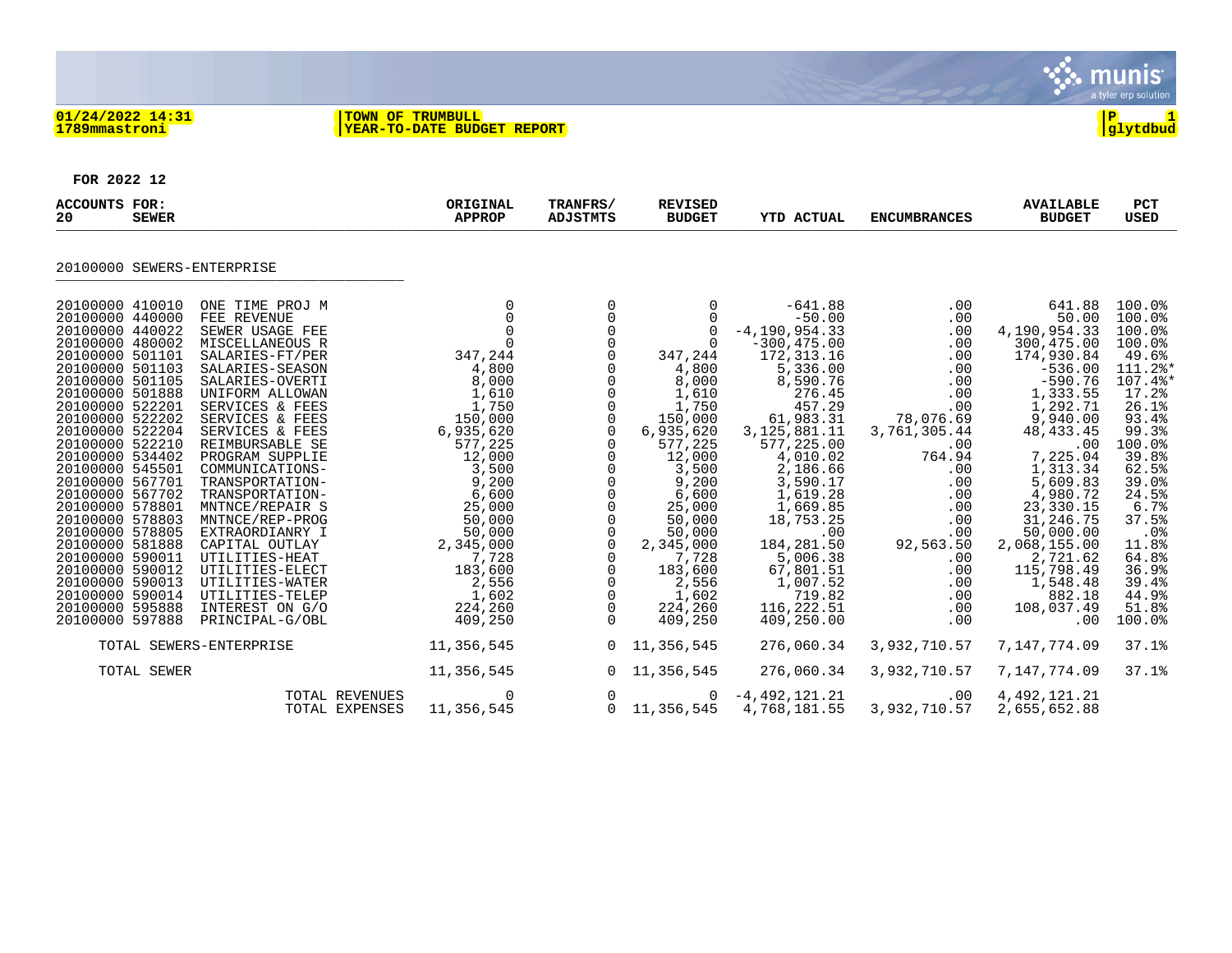

**FOR 2022 12**

|                        | ORIGINAL<br><b>APPROP</b>                            | TRANFRS/<br>ADJSTMTS | <b>REVISED</b><br><b>BUDGET</b> | YTD ACTUAL | ENCUMBRANCES | <b>AVAILABLE</b><br><b>BUDGET</b> | PCT<br>USED |
|------------------------|------------------------------------------------------|----------------------|---------------------------------|------------|--------------|-----------------------------------|-------------|
| GRAND TOTAL 11,356,545 |                                                      |                      | $0\quad 11,356,545$             |            |              |                                   | 37.1%       |
|                        | ** END OF REPORT - Generated by Margaret Mastroni ** |                      |                                 |            |              |                                   |             |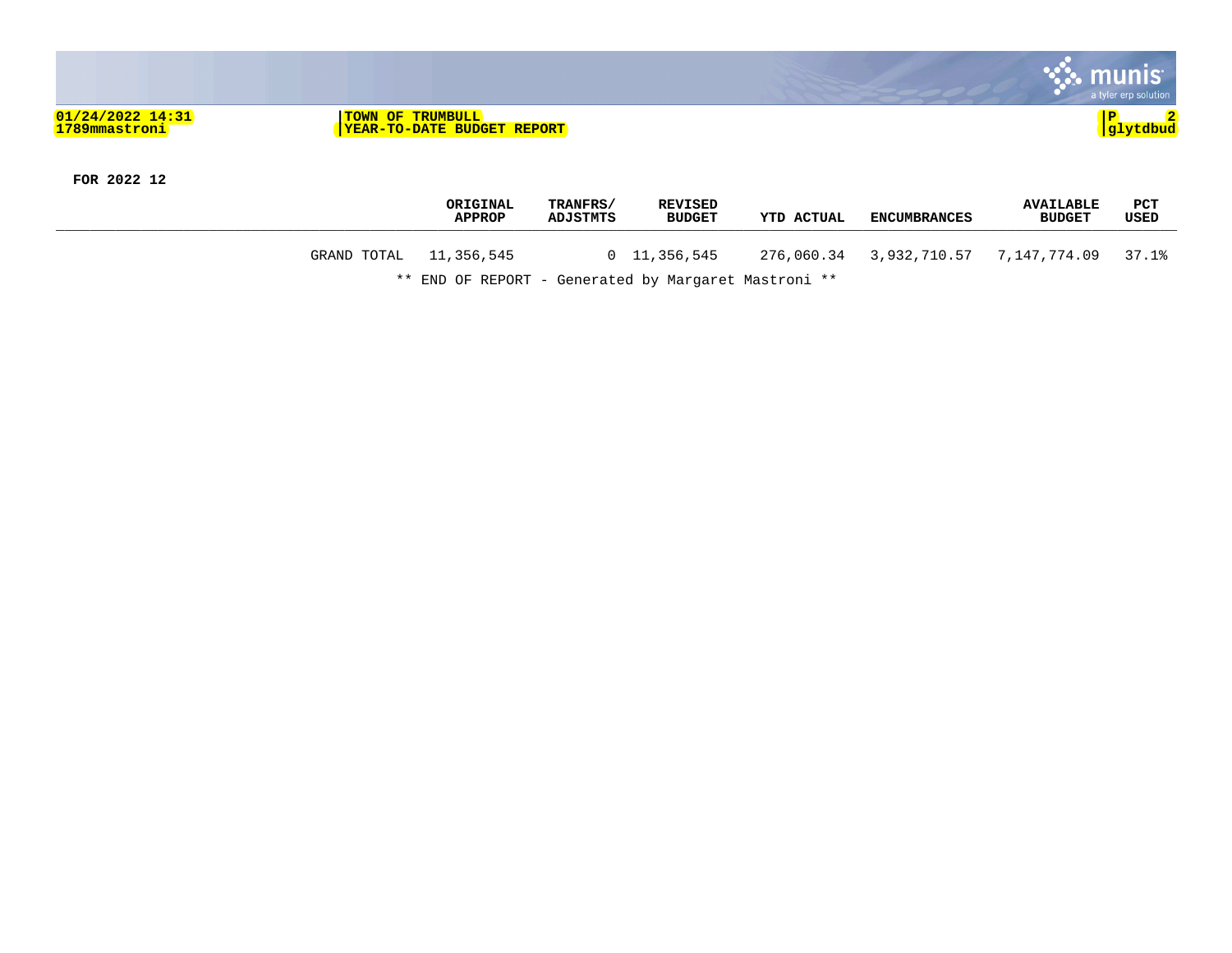|                                 |                               |                                                           |                                                                                                                                                             |                                                                       |                                                                               |                   |                          | ı tvler ero solutior            |   |
|---------------------------------|-------------------------------|-----------------------------------------------------------|-------------------------------------------------------------------------------------------------------------------------------------------------------------|-----------------------------------------------------------------------|-------------------------------------------------------------------------------|-------------------|--------------------------|---------------------------------|---|
| 01/24/2022 17:27<br>1789wmaurer | <b>PROJECTION: 20231</b>      | 2022-23 BUDGET                                            | TOWN OF TRUMBULL<br>NEXT YEAR BUDGET LEVELS REPORT                                                                                                          |                                                                       |                                                                               |                   |                          | ΙP<br>bgnyrpts<br>FOR PERIOD 13 | 1 |
| <b>SEWER</b>                    |                               |                                                           | 2021<br><b>REVISED BUD</b>                                                                                                                                  | 2022<br><b>REVISED BUD</b>                                            | 2023<br>DEPT REO                                                              | 2023<br>FIRST SEL | 2023<br><b>BD OF FIN</b> | 2023<br>TOWN CNCL               |   |
| 10                              | ENTERPRISE FUNDS              |                                                           |                                                                                                                                                             |                                                                       |                                                                               |                   |                          |                                 |   |
|                                 | 20100000 SEWERS-ENTERPRISE    |                                                           |                                                                                                                                                             |                                                                       |                                                                               |                   |                          |                                 |   |
| 20100000 501101                 |                               | SAL-FT/PER                                                | 333,992.00                                                                                                                                                  | 347,244.00                                                            | .00                                                                           |                   |                          |                                 |   |
|                                 |                               |                                                           | Salaries increased by 2.00% per union contract.                                                                                                             |                                                                       |                                                                               |                   |                          |                                 |   |
|                                 | Collector.                    |                                                           |                                                                                                                                                             |                                                                       | Deliquiency & Collections Administrator position is shared $(50/50)$ with Tax |                   |                          |                                 |   |
| 20100000 501103                 |                               | SAL-SEASON                                                | 4,800.00                                                                                                                                                    | 4,800.00                                                              | 5,120.00                                                                      |                   |                          |                                 |   |
|                                 |                               |                                                           |                                                                                                                                                             | \$5,120- Summer college intern - 40 days x \$16.00/hour x 8 hours/day |                                                                               |                   |                          |                                 |   |
| 20100000 501105                 |                               | SAL-OVRTIM                                                | 10,000.00                                                                                                                                                   | 8,000.00                                                              | 12,000.00                                                                     |                   |                          |                                 |   |
|                                 |                               |                                                           | other Town meetings. Overtime for all employees.                                                                                                            |                                                                       | Includes: Emergency service calls, Clerical. Attendence at WPCA meetings and  |                   |                          |                                 |   |
| 20100000 501888                 |                               | UNIFORMALL                                                | 1,610.00                                                                                                                                                    | 1,610.00                                                              | 1,610.00                                                                      |                   |                          |                                 |   |
|                                 | <b>02-07</b><br>\$1,610 TOTAL | 200 Safety shoes (1 employee)<br>960 OSHA require apparel | 450 Safety shoes (3 employees @ \$150 each)                                                                                                                 |                                                                       |                                                                               |                   |                          |                                 |   |
| 20100000 522201                 |                               | SVS-CLRC                                                  | 1,750.00                                                                                                                                                    | 1,750.00                                                              | 1,750.00                                                                      |                   |                          |                                 |   |
|                                 |                               | Clerical services for WPCA Meetings                       |                                                                                                                                                             |                                                                       |                                                                               |                   |                          |                                 |   |
| 20100000 522202                 |                               | SVS-PROF                                                  | 120,982.00                                                                                                                                                  | 150,000.00                                                            | 165,000.00                                                                    |                   |                          |                                 |   |
|                                 | $f$ ollowing):                |                                                           |                                                                                                                                                             |                                                                       | Outside Professional Services as needed (including but not limited to the     |                   |                          |                                 |   |
|                                 | \$165,000 TOTAL               |                                                           | \$ 30,000 Sewage Discharge Alternatives (Legal)<br>\$ 100,000 Sewage Discharge Alternatives (Consultant)<br>\$ 35,000 General Legal services from #01012800 |                                                                       |                                                                               |                   |                          |                                 |   |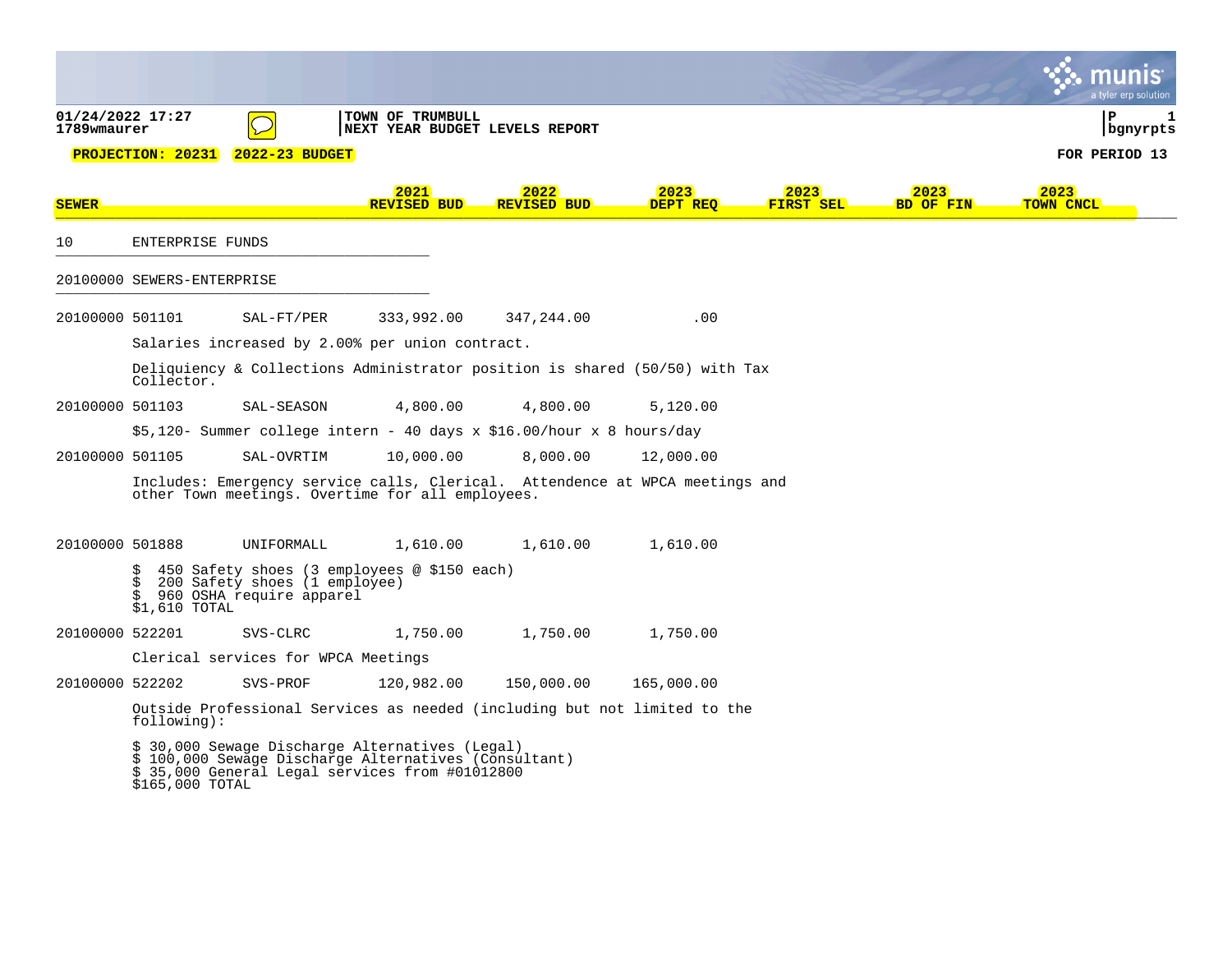|                                   |                                                                                                                                                                                                                                                                                                                                                                                                |                                                                                                                                                              |                                                    |                            |                                                                                                                                                                                                                                                       |                   |                   | a tyler erp solution              |  |
|-----------------------------------|------------------------------------------------------------------------------------------------------------------------------------------------------------------------------------------------------------------------------------------------------------------------------------------------------------------------------------------------------------------------------------------------|--------------------------------------------------------------------------------------------------------------------------------------------------------------|----------------------------------------------------|----------------------------|-------------------------------------------------------------------------------------------------------------------------------------------------------------------------------------------------------------------------------------------------------|-------------------|-------------------|-----------------------------------|--|
| $01/24/2022$ 17:27<br>1789wmaurer |                                                                                                                                                                                                                                                                                                                                                                                                |                                                                                                                                                              | TOWN OF TRUMBULL<br>NEXT YEAR BUDGET LEVELS REPORT |                            |                                                                                                                                                                                                                                                       |                   |                   | $\mathbf{P}$<br><u>  bgnyrpts</u> |  |
|                                   |                                                                                                                                                                                                                                                                                                                                                                                                | PROJECTION: 20231 2022-23 BUDGET                                                                                                                             |                                                    |                            |                                                                                                                                                                                                                                                       |                   |                   | FOR PERIOD 13                     |  |
| <b>SEWER</b>                      |                                                                                                                                                                                                                                                                                                                                                                                                |                                                                                                                                                              | 2021<br><b>REVISED BUD</b>                         | 2022<br><b>REVISED BUD</b> | 2023<br>DEPT REQ                                                                                                                                                                                                                                      | 2023<br>FIRST SEL | 2023<br>BD OF FIN | 2023<br>TOWN CNCL                 |  |
| 20100000 522204                   |                                                                                                                                                                                                                                                                                                                                                                                                | SVS-CONTRC                                                                                                                                                   | 6,676,132.00                                       | 6,935,620.00               | 7,162,857.00                                                                                                                                                                                                                                          |                   |                   |                                   |  |
|                                   | \$<br>Ś.                                                                                                                                                                                                                                                                                                                                                                                       | $(6.28 \circ 0.02 \text{ reduction})$<br>203,082 - Add 3% for potential rate increase from Bridgeport<br>125,000 - Potential payment for excess flow amounts |                                                    |                            | $$6,769,400$ - (BRIDGEPORT WPCA sewage treatment 1,100,000 CCF X $$6.154/$ ccf                                                                                                                                                                        |                   |                   |                                   |  |
|                                   |                                                                                                                                                                                                                                                                                                                                                                                                | $$7,097,482$ - Projected BPT WPCA                                                                                                                            |                                                    |                            |                                                                                                                                                                                                                                                       |                   |                   |                                   |  |
|                                   | \$<br>45,000- QDS- WPCA Sewer Usage Billing (incl. Aquarion sewer use readings)<br>\$<br>1,800 - QDS - Software mtce. fee for sewer assesement collection<br>\$<br>7,000 - Mission - Pump Station Online Monitoring Services<br>\$<br>3,800 - 1 year subscription for ARC GIS (1/2 Engineering - 1/2 WPCA)<br>5,675 - 1 year subscription for Auto Cad Civil (1/2 Engineering - $1/2$<br>WPCA) |                                                                                                                                                              |                                                    |                            |                                                                                                                                                                                                                                                       |                   |                   |                                   |  |
|                                   |                                                                                                                                                                                                                                                                                                                                                                                                | 2,100 - United Alarm for pump station<br>7,162,857.00 - TOTAL                                                                                                |                                                    |                            |                                                                                                                                                                                                                                                       |                   |                   |                                   |  |
| 20100000 522210                   |                                                                                                                                                                                                                                                                                                                                                                                                | REIMB-GF                                                                                                                                                     | 654,444.00                                         | 577,225.00                 | .00                                                                                                                                                                                                                                                   |                   |                   |                                   |  |
|                                   |                                                                                                                                                                                                                                                                                                                                                                                                |                                                                                                                                                              |                                                    |                            | WPCA reimbursement to the Town of Trumbull per schedule prepared by Finance Dept.                                                                                                                                                                     |                   |                   |                                   |  |
| 20100000 534402                   |                                                                                                                                                                                                                                                                                                                                                                                                | MTLS-PROG                                                                                                                                                    | 18,000.00                                          | 12,000.00                  | 14,000.00                                                                                                                                                                                                                                             |                   |                   |                                   |  |
|                                   |                                                                                                                                                                                                                                                                                                                                                                                                | training staff and software programs.                                                                                                                        |                                                    |                            | The program account is used provide the WPCA with the office supplies, misc.<br>supplies, janitorial accessories, road safety apparel, chemical solvent and misc.<br>items necessary to maintain safe and sanitary working environment. Also used for |                   |                   |                                   |  |
| 20100000 545501                   |                                                                                                                                                                                                                                                                                                                                                                                                | COM-LEGAL                                                                                                                                                    | 3,500.00                                           | 3,500.00                   | 3,500.00                                                                                                                                                                                                                                              |                   |                   |                                   |  |
|                                   | 2019-2020 projections.                                                                                                                                                                                                                                                                                                                                                                         |                                                                                                                                                              |                                                    |                            | The account is used for the Tax Collector's quarterly newspaper notices and the<br>required advertising of legal and assessment notices. Amount is based on                                                                                           |                   |                   |                                   |  |
| 20100000 567701                   |                                                                                                                                                                                                                                                                                                                                                                                                | TRNSP-GAS                                                                                                                                                    | 9,200.00                                           | 9,200.00                   | 9,200.00                                                                                                                                                                                                                                              |                   |                   |                                   |  |
|                                   |                                                                                                                                                                                                                                                                                                                                                                                                | Estimated Fuel Costs based on historical usage/expected fuel rates.                                                                                          |                                                    |                            |                                                                                                                                                                                                                                                       |                   |                   |                                   |  |
| 20100000 567702                   |                                                                                                                                                                                                                                                                                                                                                                                                | TRNSP-VEH                                                                                                                                                    | 8,618.00                                           | 6,600.00                   | 6,600.00                                                                                                                                                                                                                                              |                   |                   |                                   |  |
|                                   |                                                                                                                                                                                                                                                                                                                                                                                                | Anticipating routine maintenance on the department vehicles.                                                                                                 |                                                    |                            |                                                                                                                                                                                                                                                       |                   |                   |                                   |  |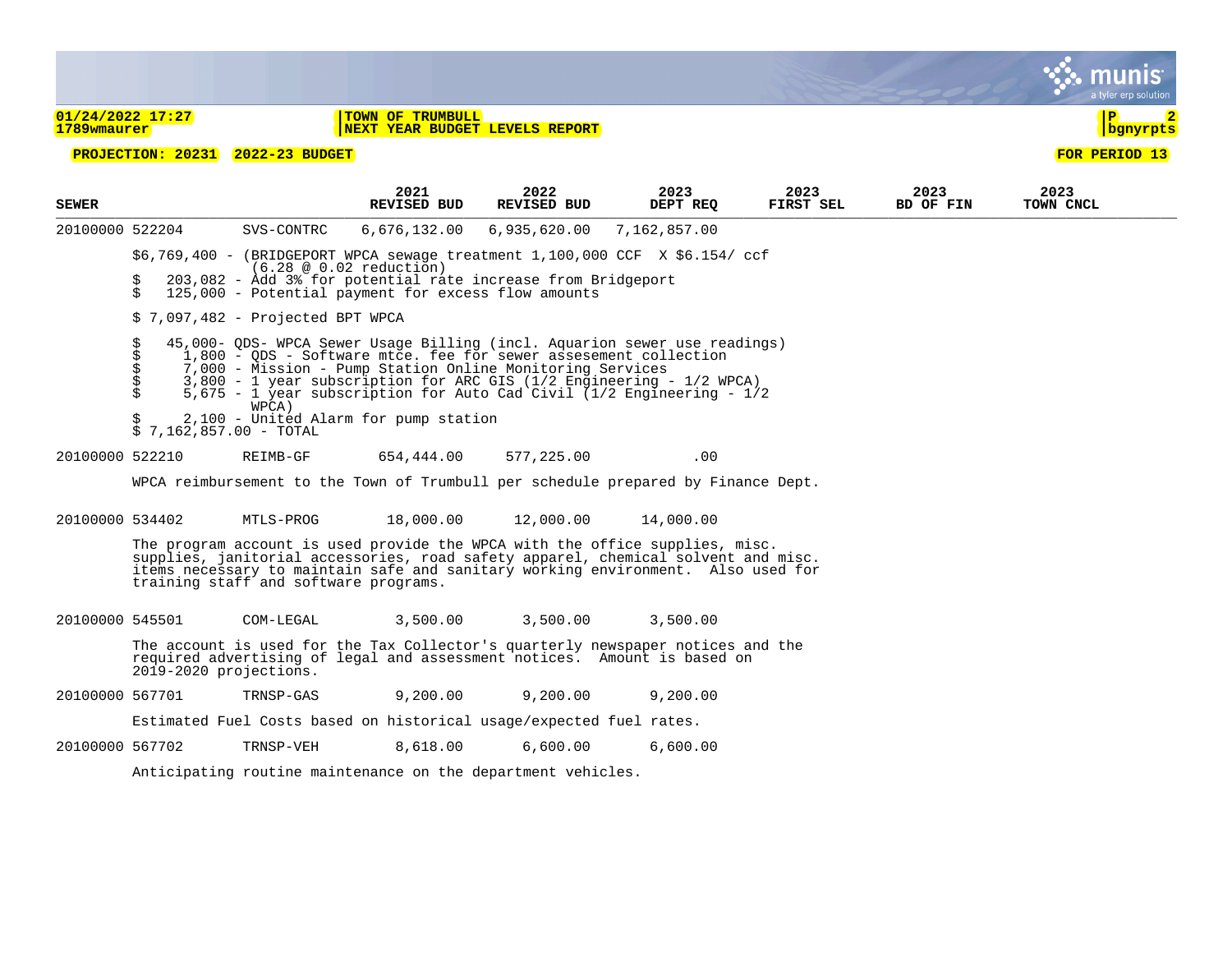|                 |                                                                                                                                                                                                                                                                                                                                                                                                                                                                                                |                                                    |                                                    |                                                                      |                                                                                                                                                                                                                                                     |                   |                   | a tyler erp solutior     |  |
|-----------------|------------------------------------------------------------------------------------------------------------------------------------------------------------------------------------------------------------------------------------------------------------------------------------------------------------------------------------------------------------------------------------------------------------------------------------------------------------------------------------------------|----------------------------------------------------|----------------------------------------------------|----------------------------------------------------------------------|-----------------------------------------------------------------------------------------------------------------------------------------------------------------------------------------------------------------------------------------------------|-------------------|-------------------|--------------------------|--|
| 1789wmaurer     | $01/24/2022$ 17:27                                                                                                                                                                                                                                                                                                                                                                                                                                                                             |                                                    | TOWN OF TRUMBULL<br>NEXT YEAR BUDGET LEVELS REPORT |                                                                      |                                                                                                                                                                                                                                                     |                   |                   | $\mathbf{P}$<br>bgnyrpts |  |
|                 |                                                                                                                                                                                                                                                                                                                                                                                                                                                                                                | PROJECTION: 20231 2022-23 BUDGET                   |                                                    |                                                                      |                                                                                                                                                                                                                                                     |                   |                   | FOR PERIOD 13            |  |
| <b>SEWER</b>    |                                                                                                                                                                                                                                                                                                                                                                                                                                                                                                |                                                    | 2021<br><b>REVISED BUD</b>                         | 2022<br><b>REVISED BUD</b>                                           | 2023<br>DEPT REQ                                                                                                                                                                                                                                    | 2023<br>FIRST SEL | 2023<br>BD OF FIN | 2023<br>TOWN CNCL        |  |
| 20100000 578801 |                                                                                                                                                                                                                                                                                                                                                                                                                                                                                                | MNTNCE-SV                                          | 37,982.00                                          | 25,000.00                                                            | 25,000.00                                                                                                                                                                                                                                           |                   |                   |                          |  |
|                 |                                                                                                                                                                                                                                                                                                                                                                                                                                                                                                | ceaning. Reduced by \$5,000.00 from previous year. |                                                    |                                                                      | Preventive maintenance of 13 pump station generators; annual main line cleaning<br>and inspection of problem areas that are prone to overflows; annual wet well                                                                                     |                   |                   |                          |  |
| 20100000 578803 |                                                                                                                                                                                                                                                                                                                                                                                                                                                                                                | MNTNCE-PRG                                         | 70,000.00                                          | 50,000.00                                                            | 50,000.00                                                                                                                                                                                                                                           |                   |                   |                          |  |
|                 |                                                                                                                                                                                                                                                                                                                                                                                                                                                                                                |                                                    |                                                    | seals, hoses, hardware, pipe cleaning and inspection equipment, etc. | The program-related account is used to fund parts needed for the repair and<br>routine maintenance of 13 pump stations, their electrical control equipment, flow<br>metering and chart recorders, pumps, hoists, hydraulic check valves, mechanical |                   |                   |                          |  |
| 20100000 578805 |                                                                                                                                                                                                                                                                                                                                                                                                                                                                                                | XTRA ITEM                                          | 80,000.00                                          | 50,000.00                                                            | 50,000.00                                                                                                                                                                                                                                           |                   |                   |                          |  |
|                 |                                                                                                                                                                                                                                                                                                                                                                                                                                                                                                |                                                    |                                                    | Requesting \$50,000 for unforeseen repairs for sanitary system.      |                                                                                                                                                                                                                                                     |                   |                   |                          |  |
| 20100000 581888 |                                                                                                                                                                                                                                                                                                                                                                                                                                                                                                | CAP OUTLAY                                         | 621,281.00                                         | 2,345,000.00                                                         | 722,000.00                                                                                                                                                                                                                                          |                   |                   |                          |  |
|                 | Requesting Capital Outlay - Pay as part of user rate<br>$$5,000 - G.I.S-$ updates for Infrastructure Inventory assest management program<br>\$ 35,000 - Adjust manholes on various paving roads<br>\$ 40,000 - Sanitary sewer inspection on 2022 paving roads<br>$\frac{1}{5}$ 35,000 - Easement Maintenance & Clearing<br>$\frac{1}{5}$ 40,000 - I/I - Study - Continue town wide smoke testing, video inspection, etc.<br>$$17,000$ - Rack truck with lift & Plow (\$85,000 1st year payment |                                                    |                                                    |                                                                      |                                                                                                                                                                                                                                                     |                   |                   |                          |  |
|                 | \$400,000<br>\$150,000                                                                                                                                                                                                                                                                                                                                                                                                                                                                         | spread over 5<br>Town Wide Repairs                 |                                                    | Inspection and Construction of high pressure force main              |                                                                                                                                                                                                                                                     |                   |                   |                          |  |
|                 | $$722,000$ Total                                                                                                                                                                                                                                                                                                                                                                                                                                                                               |                                                    |                                                    |                                                                      |                                                                                                                                                                                                                                                     |                   |                   |                          |  |
| 20100000 589901 |                                                                                                                                                                                                                                                                                                                                                                                                                                                                                                | RNTLS-A/LS                                         | 11,340.00                                          | .00                                                                  | .00                                                                                                                                                                                                                                                 |                   |                   |                          |  |
| 20100000 590011 |                                                                                                                                                                                                                                                                                                                                                                                                                                                                                                | UTIL-HEAT                                          | 10,615.00                                          | 7,728.00                                                             | .00                                                                                                                                                                                                                                                 |                   |                   |                          |  |

Annualized FY21 actual expense plus 8% for any potential rate/usage increases in fuel. Results compared against historical activity and adjusted accordingly.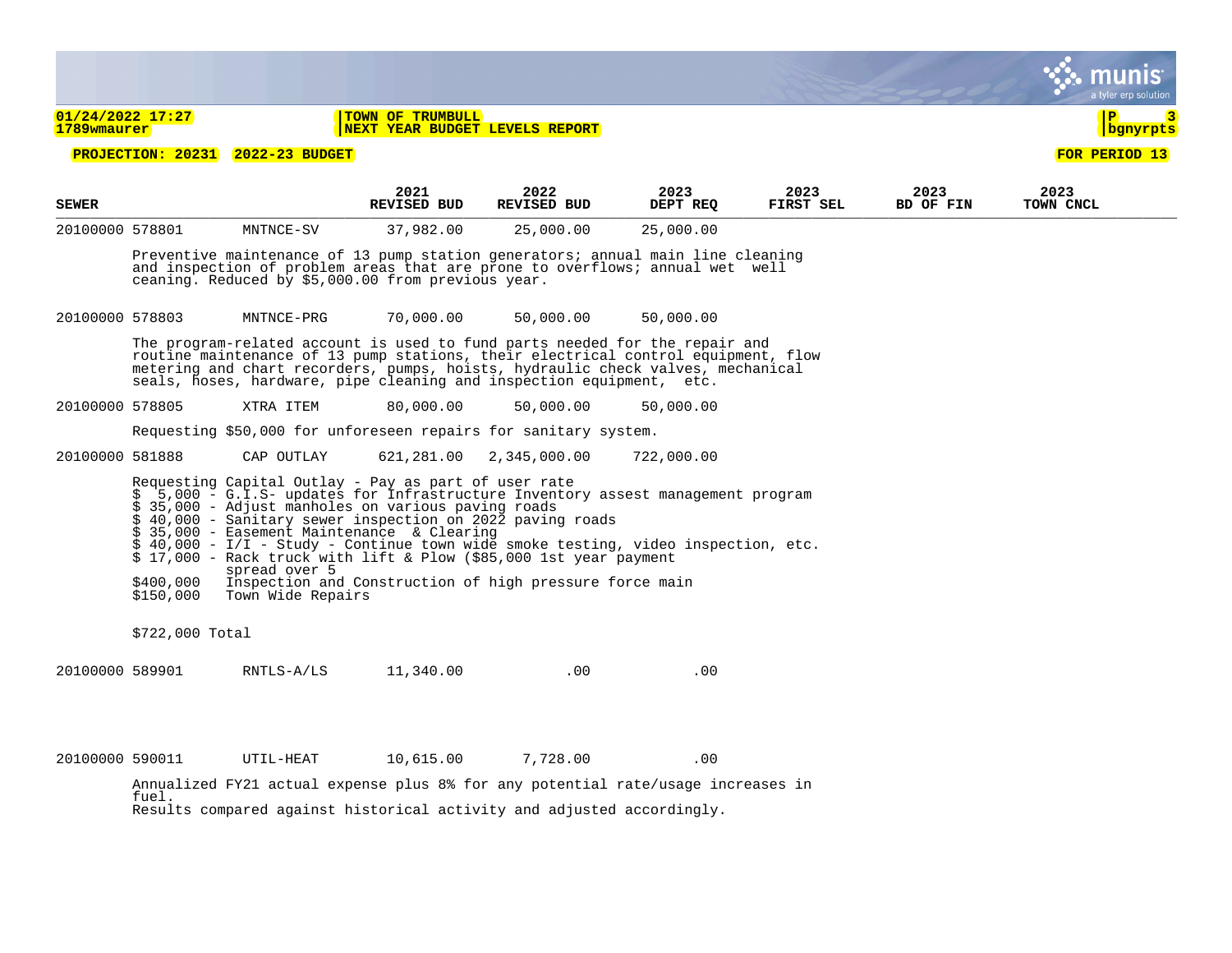|                 |                                                                                                                                                                                                                                                                                                                                                                                                                                  |                       |                                                                                                                                                                                                                                                                                                                                                                          |                            |                                                   |                   |                   | a tyler erp solutior     |
|-----------------|----------------------------------------------------------------------------------------------------------------------------------------------------------------------------------------------------------------------------------------------------------------------------------------------------------------------------------------------------------------------------------------------------------------------------------|-----------------------|--------------------------------------------------------------------------------------------------------------------------------------------------------------------------------------------------------------------------------------------------------------------------------------------------------------------------------------------------------------------------|----------------------------|---------------------------------------------------|-------------------|-------------------|--------------------------|
| 1789wmaurer     | 01/24/2022 17:27                                                                                                                                                                                                                                                                                                                                                                                                                 |                       | TOWN OF TRUMBULL<br>NEXT YEAR BUDGET LEVELS REPORT                                                                                                                                                                                                                                                                                                                       |                            |                                                   |                   |                   | $\mathbf{P}$<br>bgnyrpts |
|                 | <b>PROJECTION: 20231</b>                                                                                                                                                                                                                                                                                                                                                                                                         | <b>2022-23 BUDGET</b> |                                                                                                                                                                                                                                                                                                                                                                          |                            |                                                   |                   |                   | FOR PERIOD 13            |
| <b>SEWER</b>    |                                                                                                                                                                                                                                                                                                                                                                                                                                  |                       | 2021<br><b>REVISED BUD</b>                                                                                                                                                                                                                                                                                                                                               | 2022<br><b>REVISED BUD</b> | 2023<br>DEPT REO                                  | 2023<br>FIRST SEL | 2023<br>BD OF FIN | 2023<br>TOWN CNCL        |
| 20100000 590012 |                                                                                                                                                                                                                                                                                                                                                                                                                                  | UTIL-ELECT            | 216,518.00                                                                                                                                                                                                                                                                                                                                                               | 183,600.00                 | .00                                               |                   |                   |                          |
|                 |                                                                                                                                                                                                                                                                                                                                                                                                                                  |                       | Adjusted for additional usage, cooler temperatures, and increased rates.<br>Results compared against historical activity and adjusted accordingly.<br>Generation contract is until June 2022; however, new CT law is causing this<br>contract to be increased slightly. Distribution costs increased 6% in 2019 and<br>5% in 2020; additional increase is expected 5/21. |                            |                                                   |                   |                   |                          |
|                 |                                                                                                                                                                                                                                                                                                                                                                                                                                  |                       | Increases in the size of several pumps are planned for FY22.                                                                                                                                                                                                                                                                                                             |                            |                                                   |                   |                   |                          |
| 20100000 590013 |                                                                                                                                                                                                                                                                                                                                                                                                                                  | UTIL-WATER            | 2,504.00                                                                                                                                                                                                                                                                                                                                                                 | 2,556.00                   | .00                                               |                   |                   |                          |
|                 |                                                                                                                                                                                                                                                                                                                                                                                                                                  |                       | Annualized FY21 actual expense plus 8% for potential rate/usage increases.<br>Results also compared against historical activity and adjusted accordingly.                                                                                                                                                                                                                |                            |                                                   |                   |                   |                          |
| 20100000 590014 |                                                                                                                                                                                                                                                                                                                                                                                                                                  | UTIL-PHONE            | 1,602.00                                                                                                                                                                                                                                                                                                                                                                 | 1,602.00                   | .00                                               |                   |                   |                          |
|                 | On a town wide level this budget includes charges for Verizon wireless. Frontier<br>charges have been eliminated as the town is now on a VoIP telephone system that<br>is included in the IT budget. All service costs were annualized for FY21 and<br>compared to prior year budget and actual costs. In addition, the Town's<br>techonolgy department continually monitors cell plans for usage and potential<br>rate savings. |                       |                                                                                                                                                                                                                                                                                                                                                                          |                            |                                                   |                   |                   |                          |
| 20100000 595888 |                                                                                                                                                                                                                                                                                                                                                                                                                                  | INT-BOND              | 207,590.00                                                                                                                                                                                                                                                                                                                                                               | 224,260.00                 | .00                                               |                   |                   |                          |
|                 |                                                                                                                                                                                                                                                                                                                                                                                                                                  |                       | 224,260 - Interest on 8/2014, 8/2015, 8/2018 and 8/2020 bonds                                                                                                                                                                                                                                                                                                            |                            |                                                   |                   |                   |                          |
| 20100000 597888 |                                                                                                                                                                                                                                                                                                                                                                                                                                  | PRINC-BOND            | 163,000.00                                                                                                                                                                                                                                                                                                                                                               | 409,250.00                 | .00                                               |                   |                   |                          |
|                 |                                                                                                                                                                                                                                                                                                                                                                                                                                  |                       | \$ 409,250 - Principal over 20 yrs on 8/2014, 8/2015, 8/2018 and 8/2020 bonds                                                                                                                                                                                                                                                                                            |                            |                                                   |                   |                   |                          |
|                 | TOTAL SEWERS-ENTERPRISE<br>TOTAL ENTERPRISE FUNDS<br>TOTAL SEWER                                                                                                                                                                                                                                                                                                                                                                 |                       | 9,265,460.00 11,356,545.00<br>9,265,460.00 11,356,545.00<br>9,265,460.00 11,356,545.00                                                                                                                                                                                                                                                                                   |                            | 8,228,637.00<br>8,228,637.00<br>8,228,637.00      |                   |                   |                          |
|                 |                                                                                                                                                                                                                                                                                                                                                                                                                                  | GRAND TOTAL           | 9, 265, 460.00 11, 356, 545.00                                                                                                                                                                                                                                                                                                                                           |                            | 8,228,637.00                                      |                   |                   |                          |
|                 |                                                                                                                                                                                                                                                                                                                                                                                                                                  |                       |                                                                                                                                                                                                                                                                                                                                                                          |                            | ** END OF REPORT - Generated by William Maurer ** |                   |                   |                          |